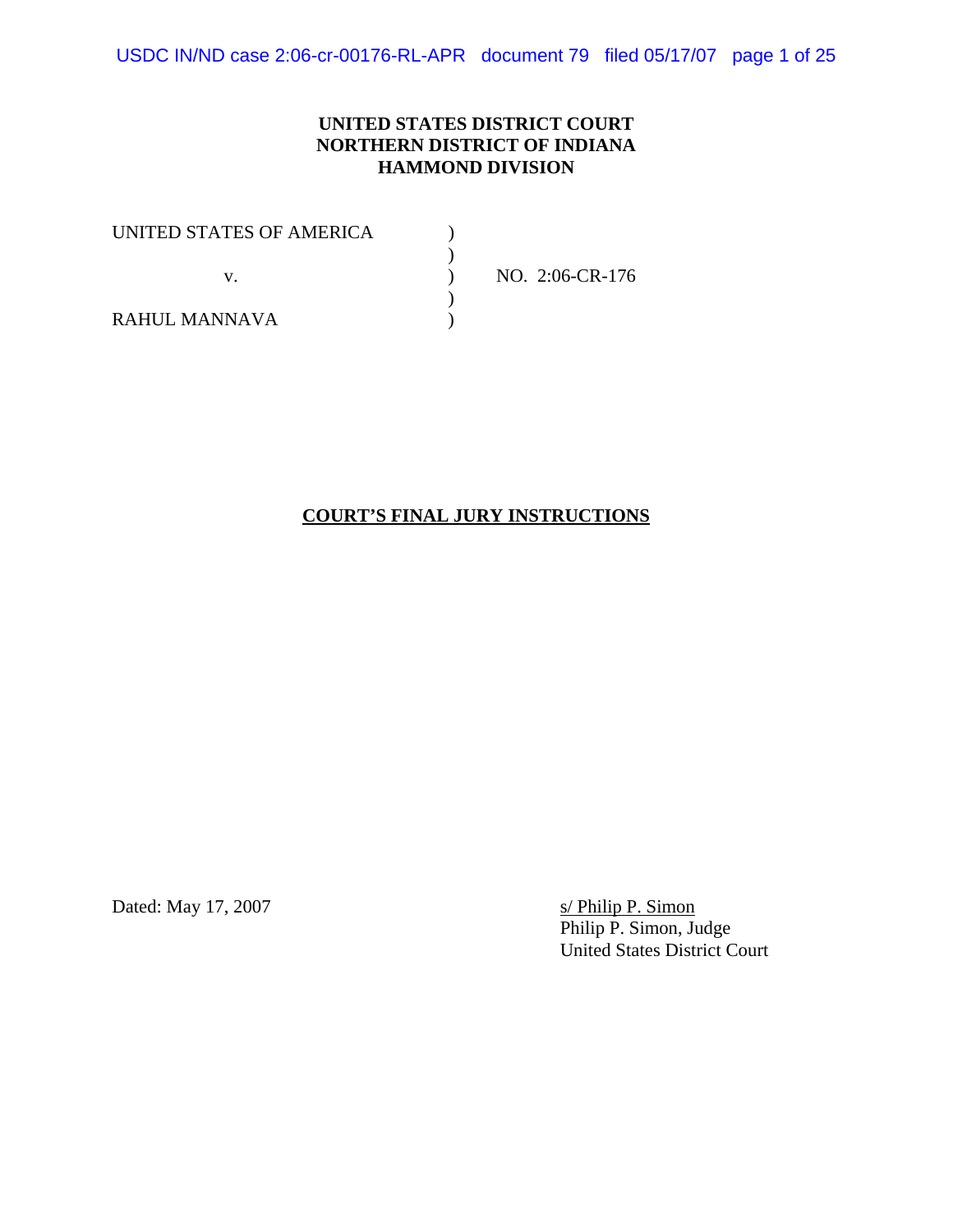Members of the jury, you have seen and heard all the evidence and the arguments of the attorneys. Now I will instruct you on the law.

You have two duties as a jury. Your first duty is to decide the facts from the evidence in the case. This is your job, and yours alone.

Your second duty is to apply the law that I give you to the facts. You must follow these instructions, even if you disagree with them. Each of the instructions is important, and you must follow all of them.

Perform these duties fairly and impartially. Do not allow sympathy, prejudice, fear, or public opinion to influence you. You should not be influenced by any person's race, color, religion, national ancestry, or sex.

Nothing I say now, and nothing I said or did during the trial, is meant to indicate any opinion on my part about what the facts are or about what your verdict should be.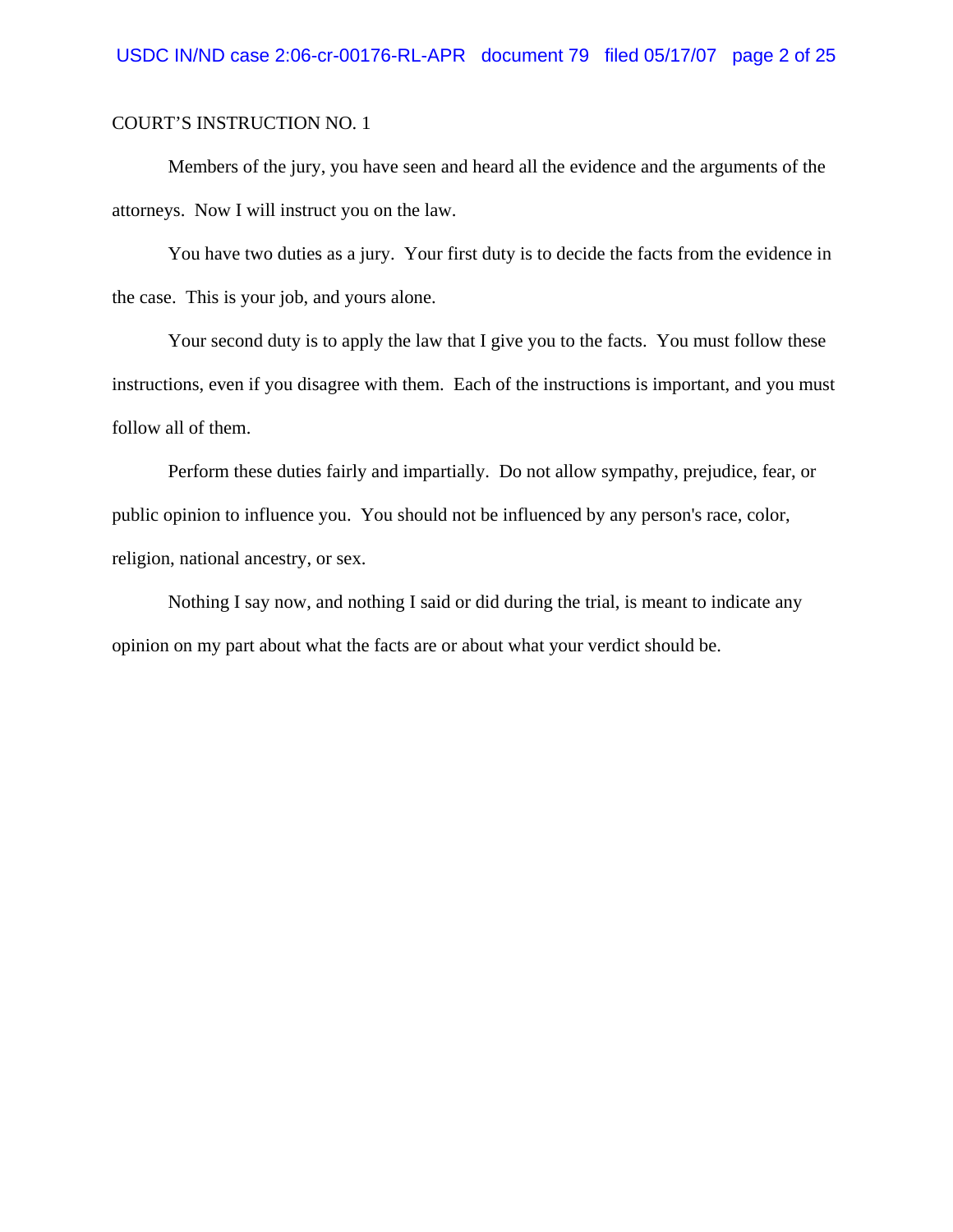The evidence consists of the testimony of the witnesses and the exhibits admitted in evidence.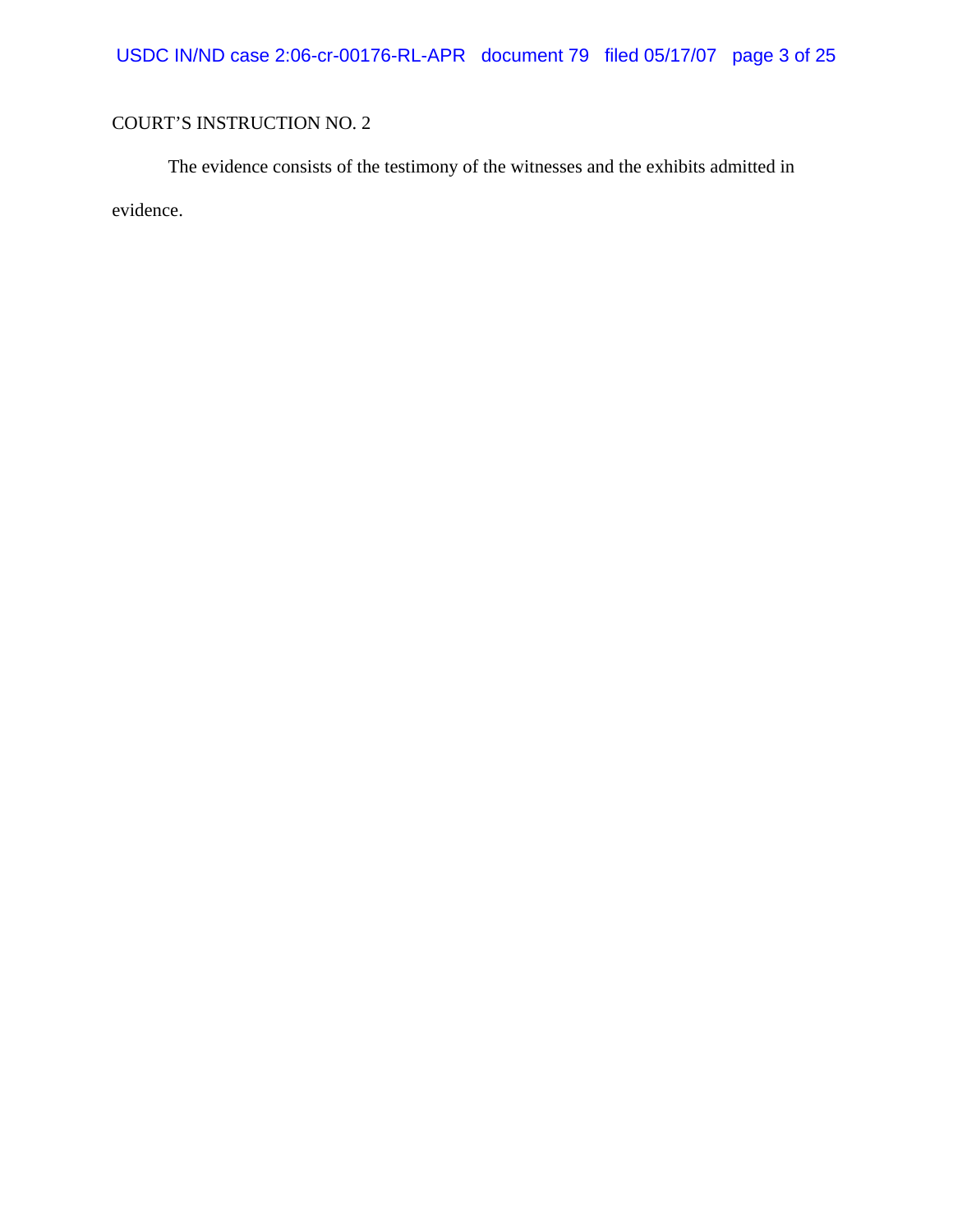You are to decide whether the testimony of each of the witnesses is truthful and accurate, in part, in whole, or not at all, as well as what weight, if any, you give to the testimony of each witness.

In evaluating the testimony of any witness, you may consider, among other things:

- the witness's intelligence;

- the ability and opportunity the witness had to see, hear, or know the things that the

witness testified about;

- the witness's memory;

- any interest, bias, or prejudice the witness may have;

- the manner of the witness while testifying; and

- the reasonableness of the witness's testimony in light of all the evidence in the case.

You should judge the defendant's testimony in the same way that you judge the testimony of any other witness.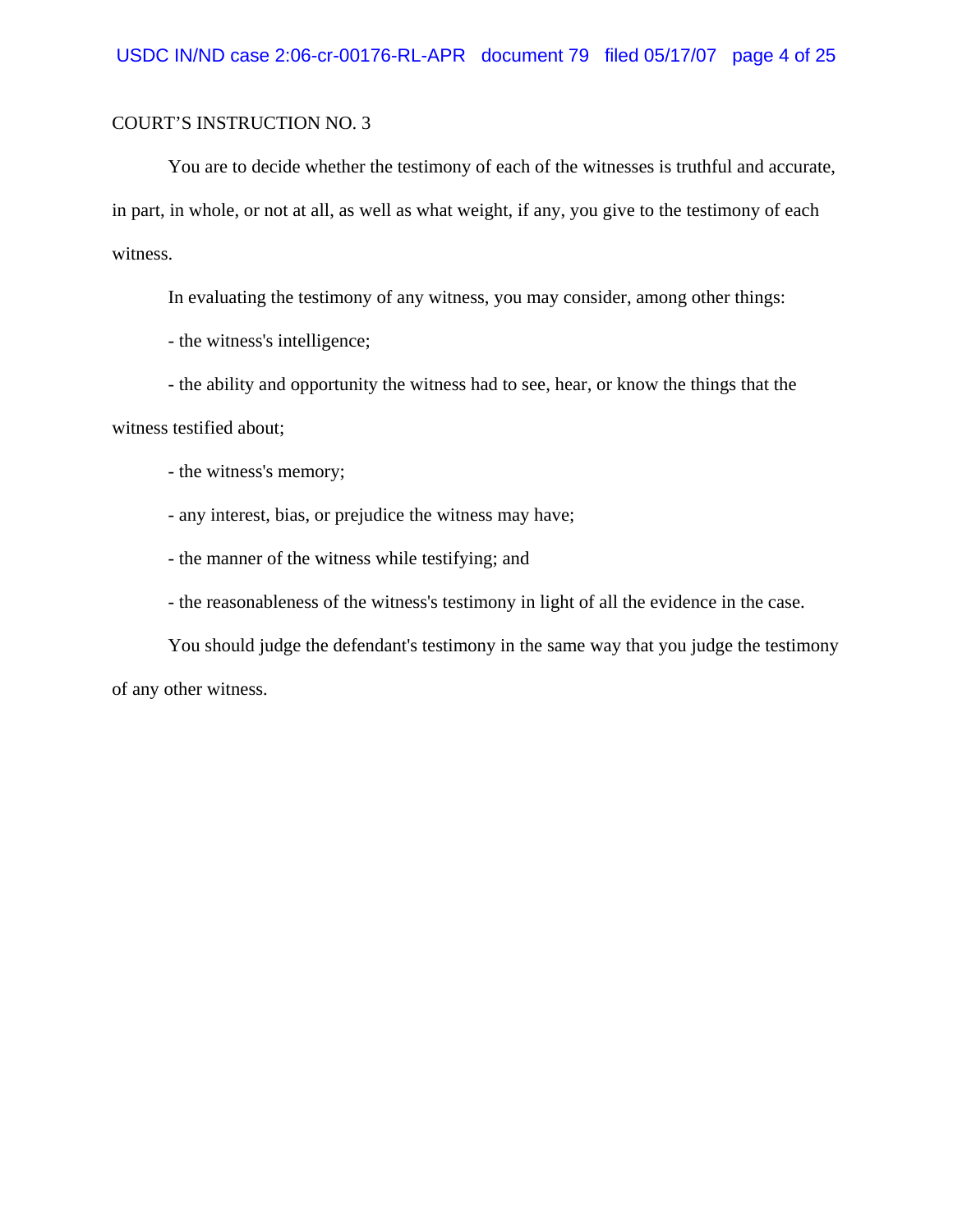You should use common sense in weighing the evidence and consider the evidence in light of your own observations in life.

In our lives, we often look at one fact and conclude from it that another fact exists. In law we call this "inference." A jury is allowed to make reasonable inferences. Any inferences you make must be reasonable and must be based on the evidence in the case.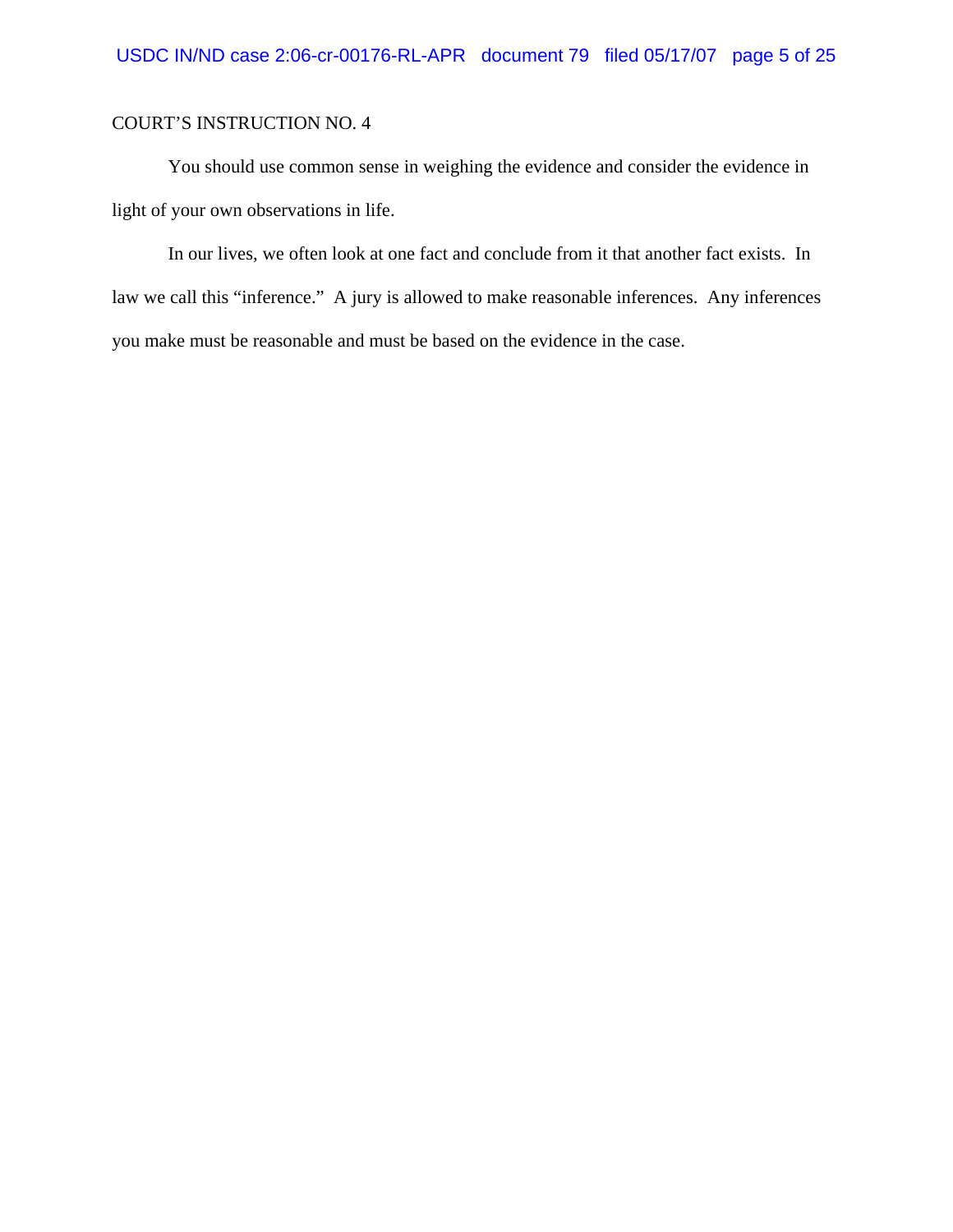Some of you have heard the phrases "circumstantial evidence" and "direct evidence." Direct evidence is the testimony of someone who claims to have personal knowledge of the commission of the crime which has been charged, such as an eyewitness. Circumstantial evidence is the proof of a series of facts which tend to show whether the defendant is guilty or not guilty. The law makes no distinction between the weight to be given either direct or circumstantial evidence. You should decide how much weight to give to any evidence. All the evidence in the case, including the circumstantial evidence, should be considered by you in reaching your verdict.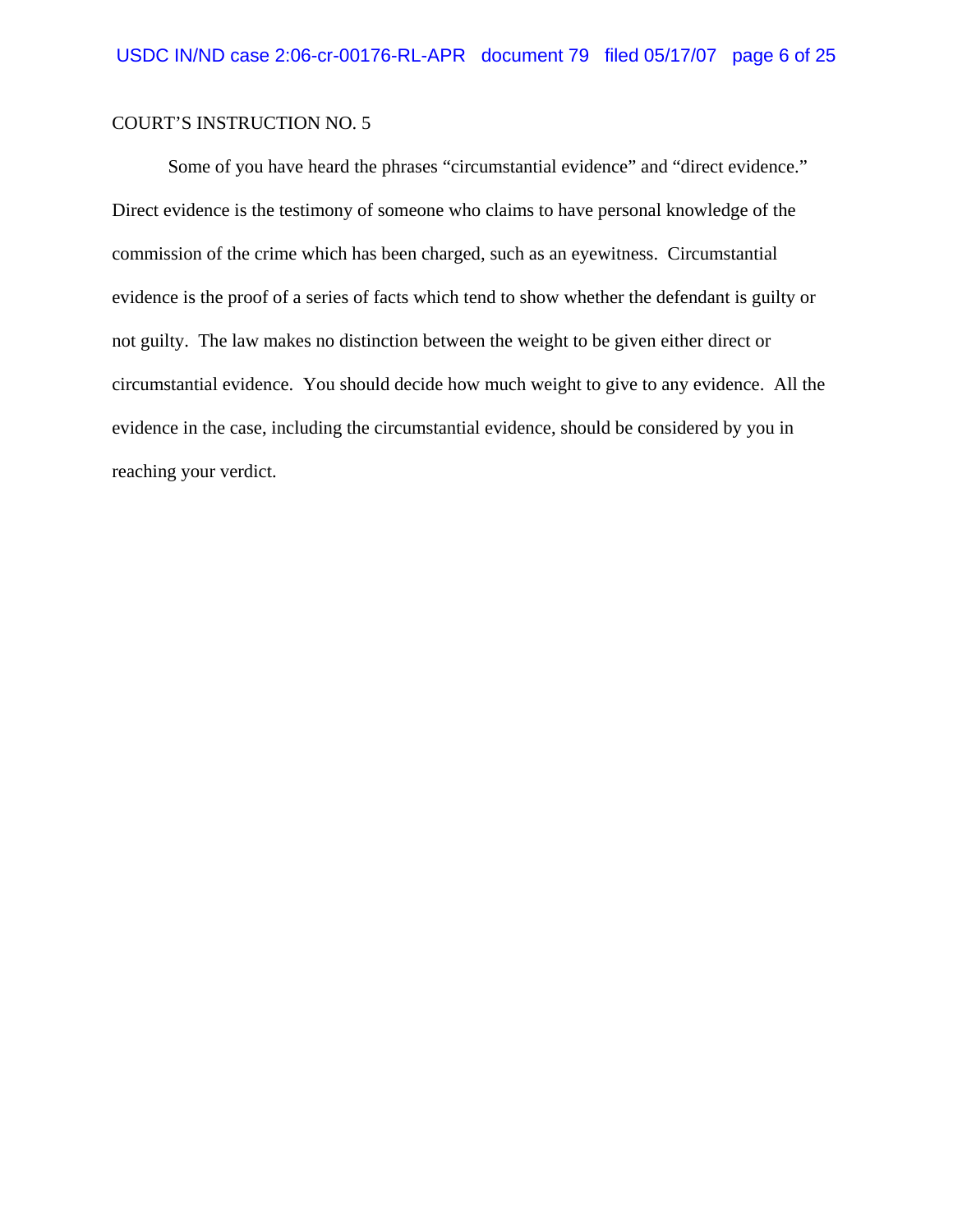Certain things are not evidence. I will list them for you:

First, testimony that I struck from the record, or that I told you to disregard, is not evidence and must not be considered.

Second, anything that you may have seen or heard outside the courtroom is not evidence and must be entirely disregarded. This includes any press, radio, or television reports you may have seen or heard. Such reports are not evidence and your verdict must not be influenced in any way by such publicity.

Third, questions and objections by the lawyers are not evidence. Attorneys have a duty to object when they believe a question is improper. You should not be influenced by any objection or by my ruling on it.

Fourth, the lawyers' statements to you are not evidence. The purpose of these statements is to discuss the issues and the evidence. If the evidence as you remember it differs from what the lawyers said, your memory is what counts.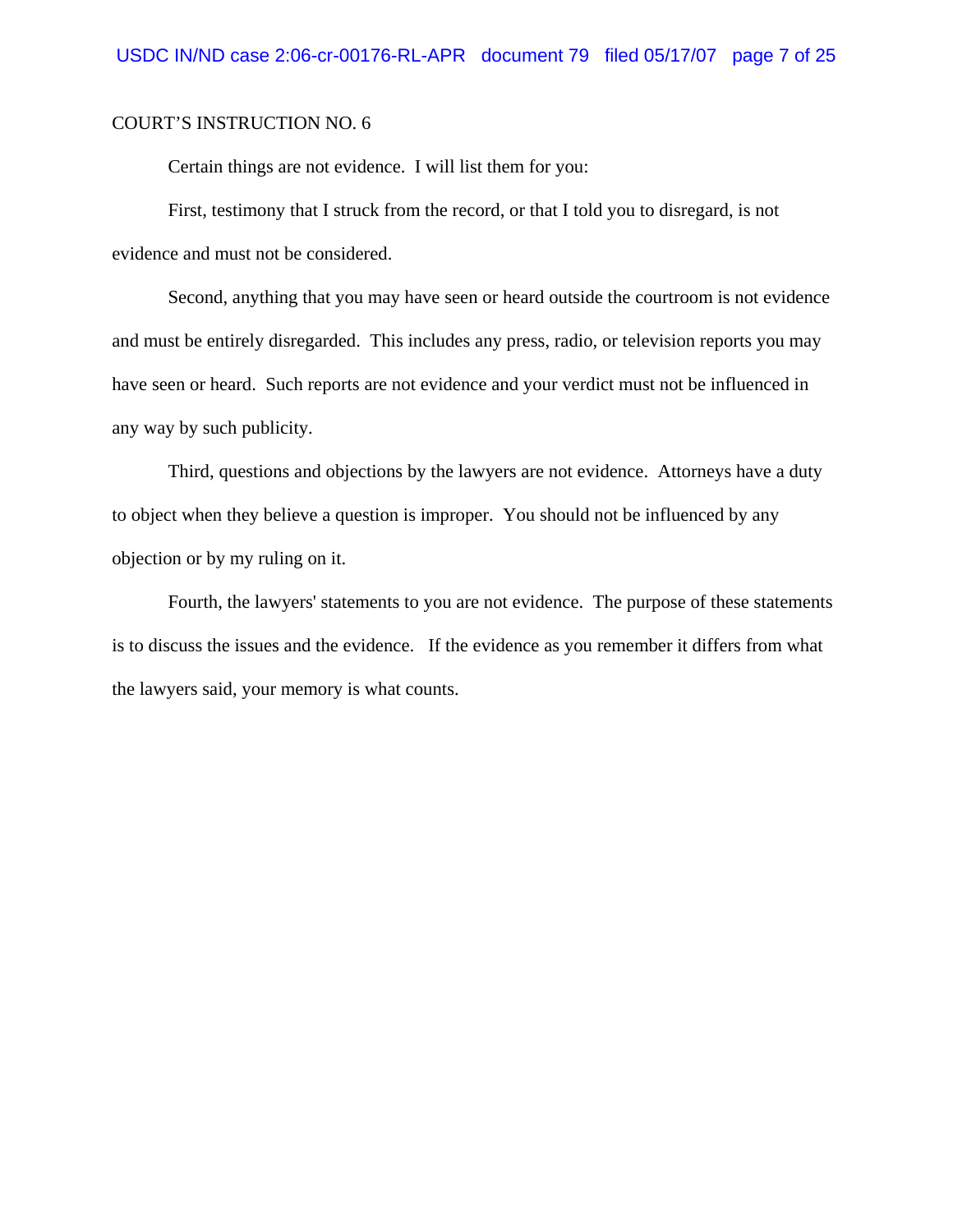It is proper for an attorney to interview any witness in preparation for trial.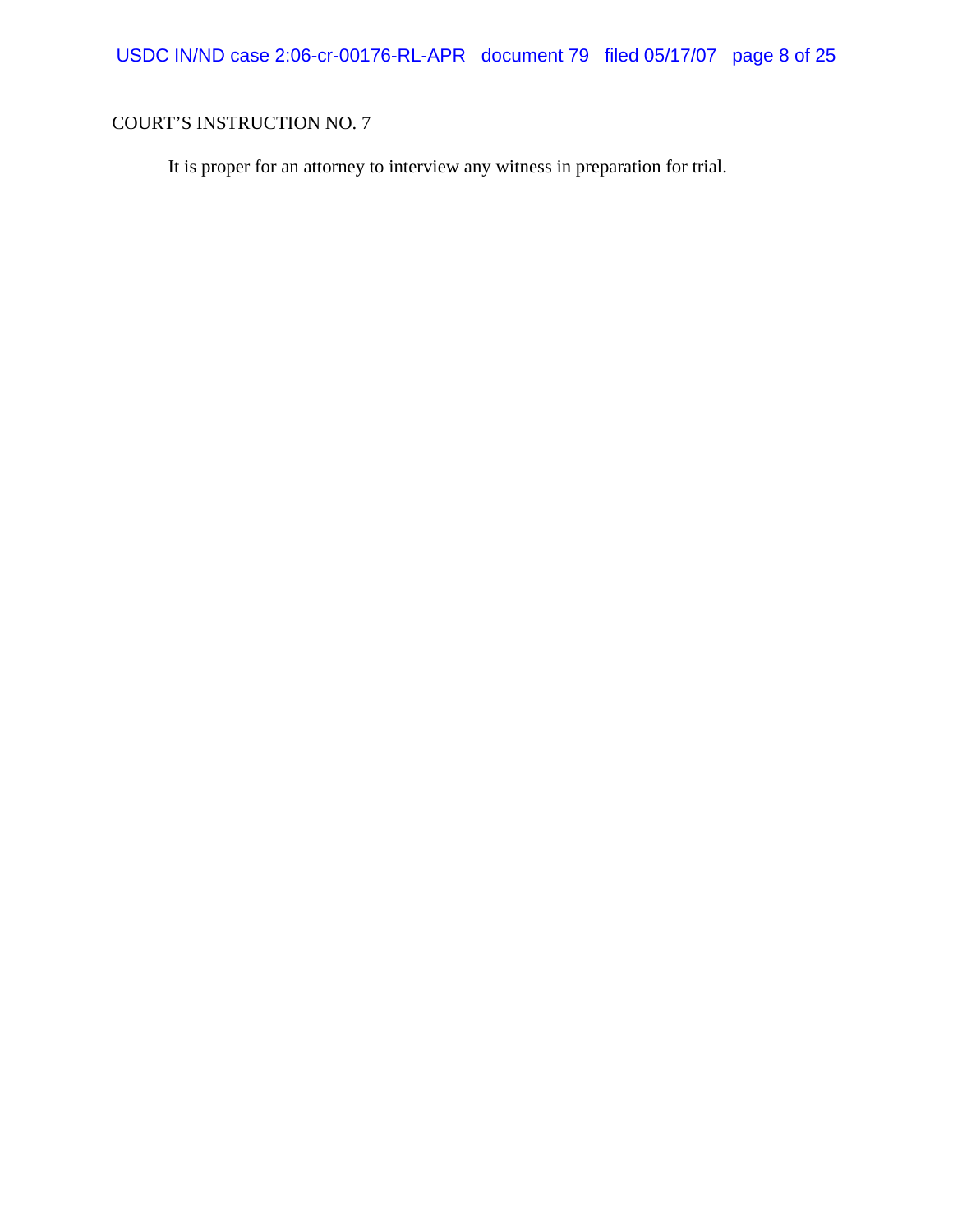You may find the testimony of one witness or a few witnesses more persuasive than the testimony of a larger number. You need not accept the testimony of the larger number of witnesses.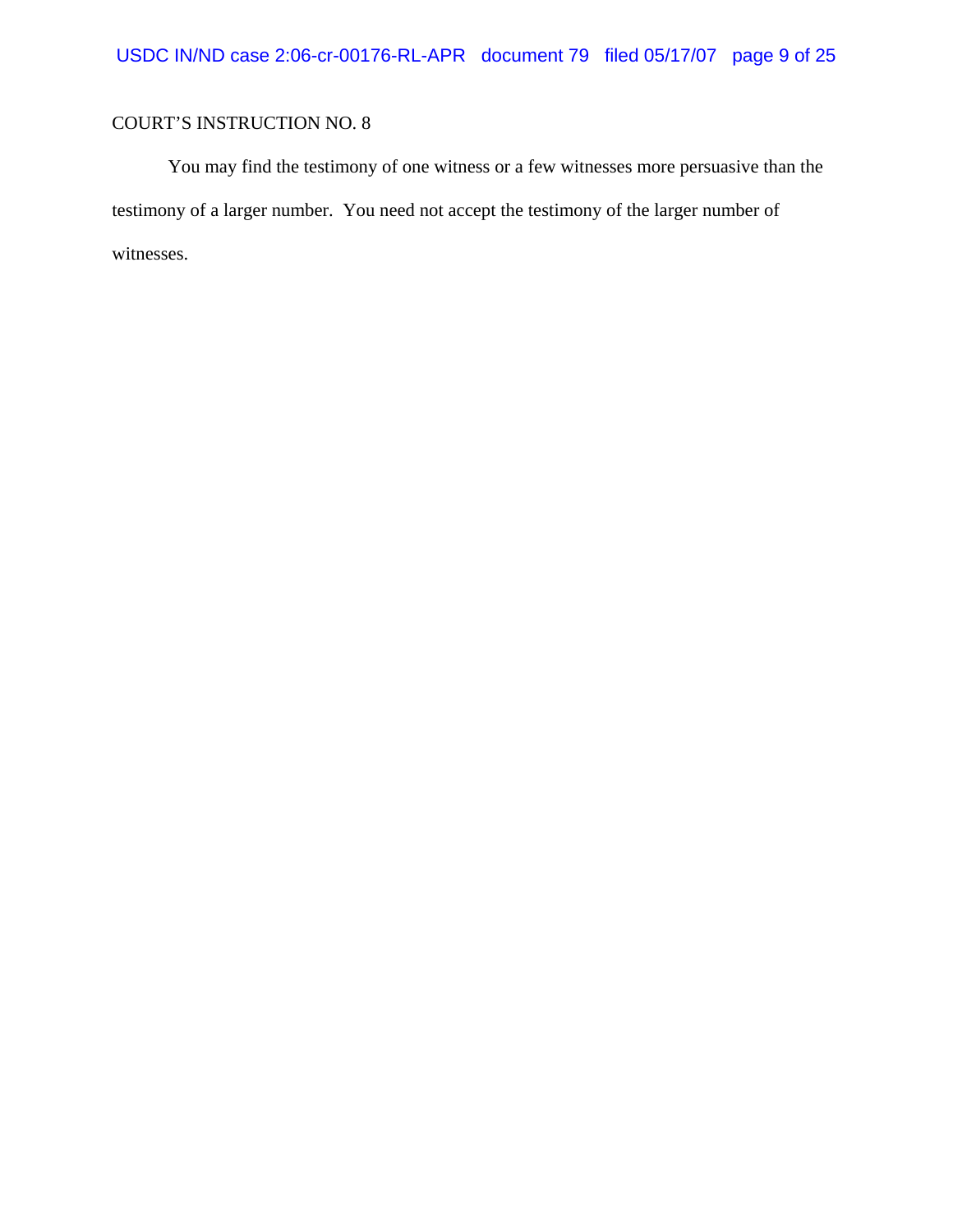The superseding indictment in this case is the formal method of accusing the defendant of an offense and placing the defendant on trial. It is not evidence against the defendant and does not create any inference of guilt.

The defendant is charged with attempting to use a facility or means of interstate commerce, specifically the World Wide Web, to knowingly persuade, induce, entice, or coerce an individual whom the defendant believed to be a female under the age of eighteen, to engage in any sexual activity for which a person can be charged with a criminal offense under Indiana law.

The defendant has pleaded not guilty to the charge.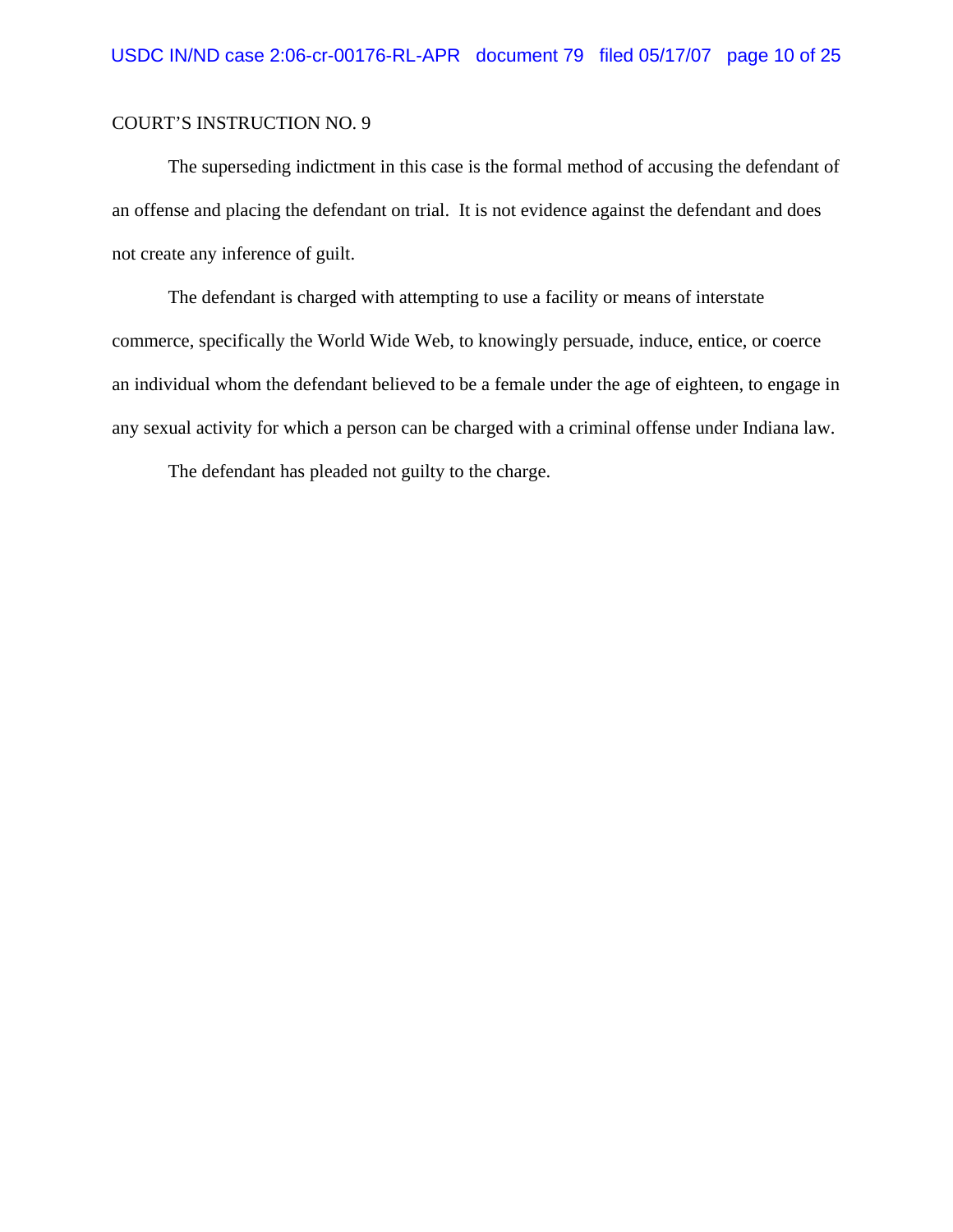The defendant is presumed to be innocent of the charge. This presumption continues during every stage of the trial and your deliberations on the verdict. It is not overcome unless from all the evidence in the case you are convinced beyond a reasonable doubt that the defendant is guilty as charged. The government has the burden of proving the guilt of the defendant beyond a reasonable doubt.

This burden of proof stays with the government throughout the case. The defendant is never required to prove his innocence or to produce any evidence at all.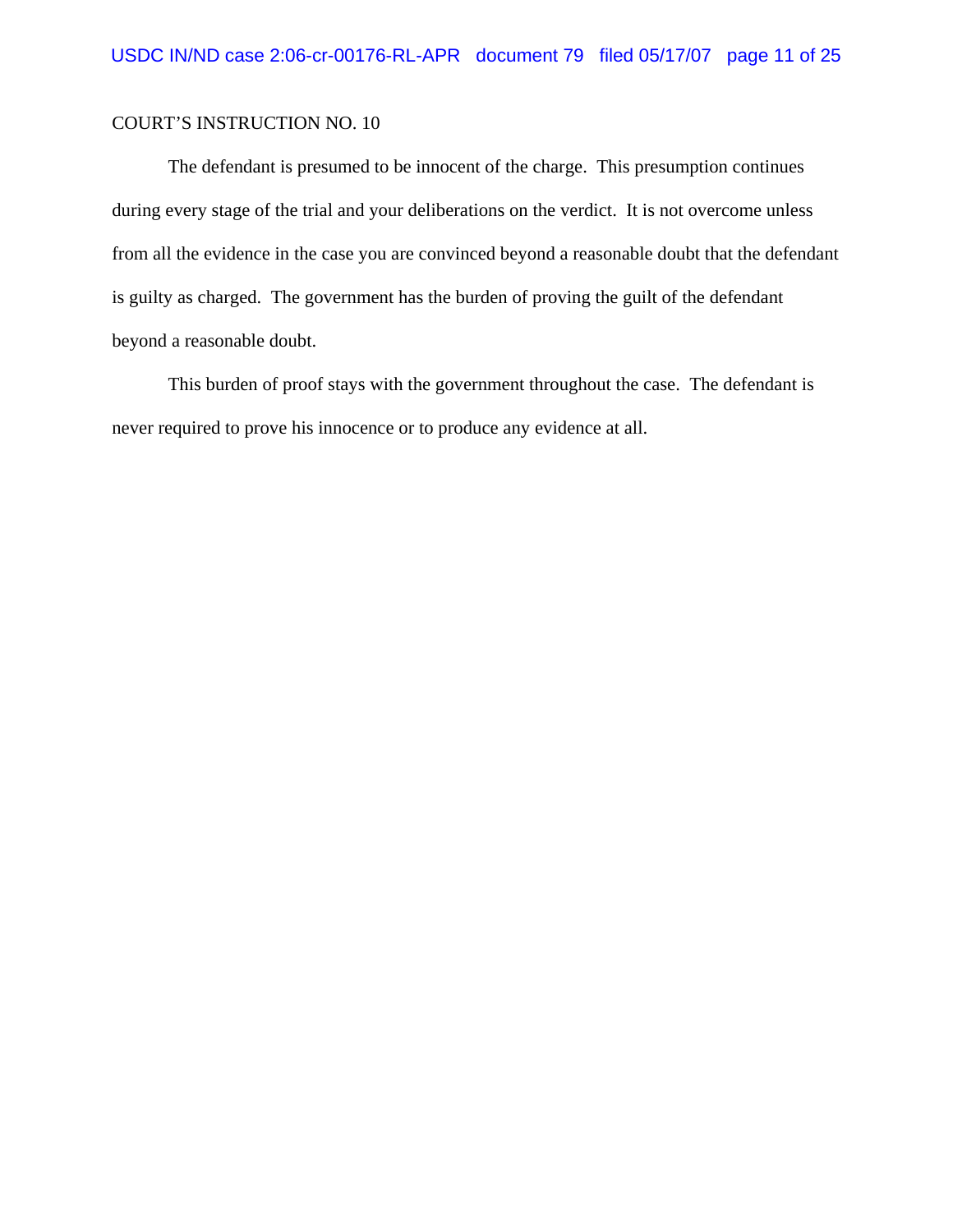You have heard a witness give opinions about matters requiring special knowledge or skill. You should judge this testimony in the same way that you judge the testimony of any other witness. The fact that such a person has given an opinion does not mean that you are required to accept it. Give the testimony whatever weight you think it deserves, considering the reasons given for the opinion, the witness' qualifications, and all of the other evidence in the case.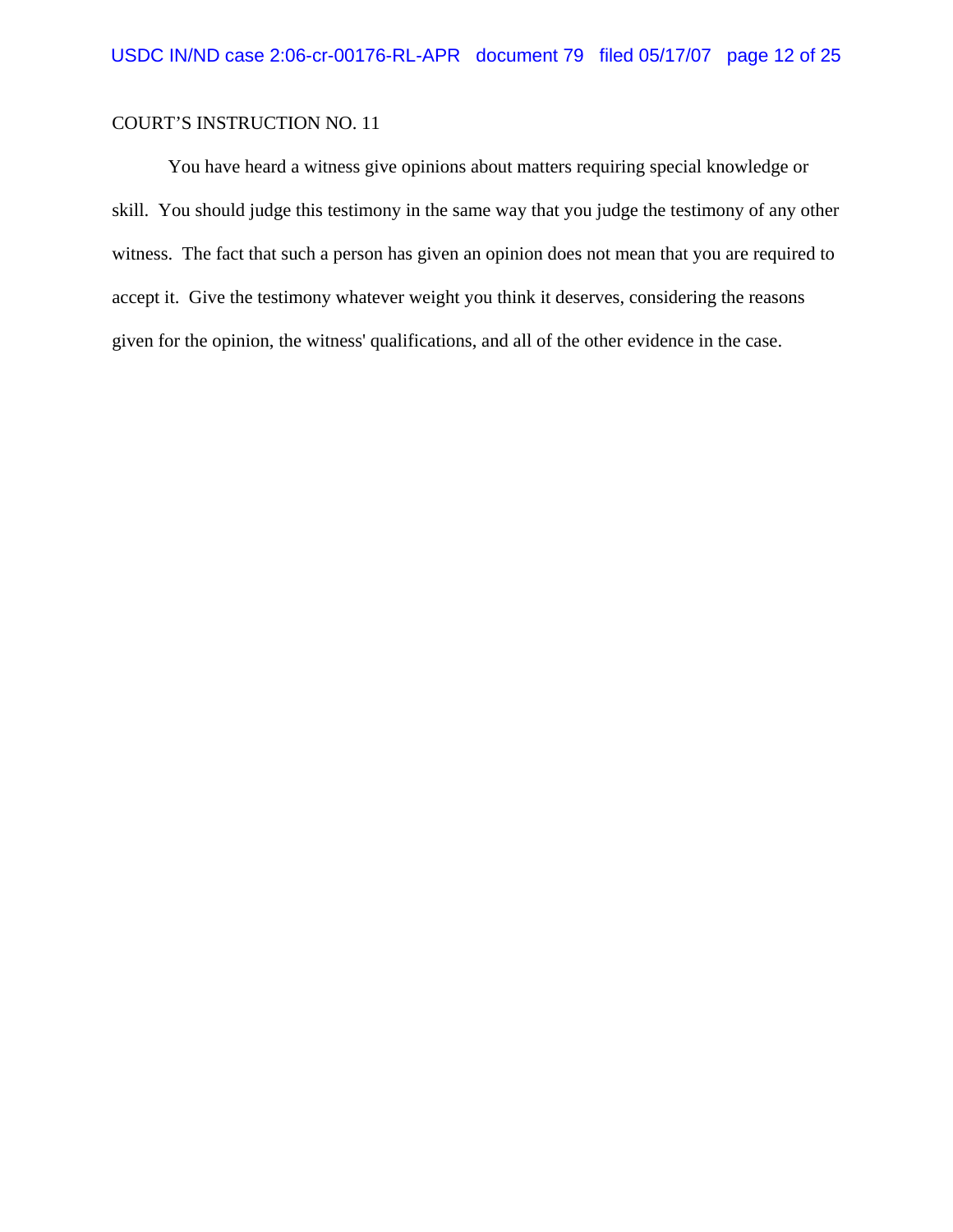To sustain the charge in Count One of the superseding indictment, the government must prove the following propositions:

First: The defendant used a facility of interstate commerce;

Second: In an attempt;

Third: To knowingly persuade, induce, entice, or coerce a person under 18 years of age; Fourth: To engage in any sexual activity for which any person can be charged with a criminal offense under Indiana law.

If you find from your consideration of all of the evidence that any of these propositions has not been proved beyond a reasonable doubt, then you should find the defendant not guilty of that charge.

If, on the other hand, you find from your consideration of all of the evidence that each of these propositions has been proved beyond a reasonable doubt, then you should find the defendant guilty of that charge.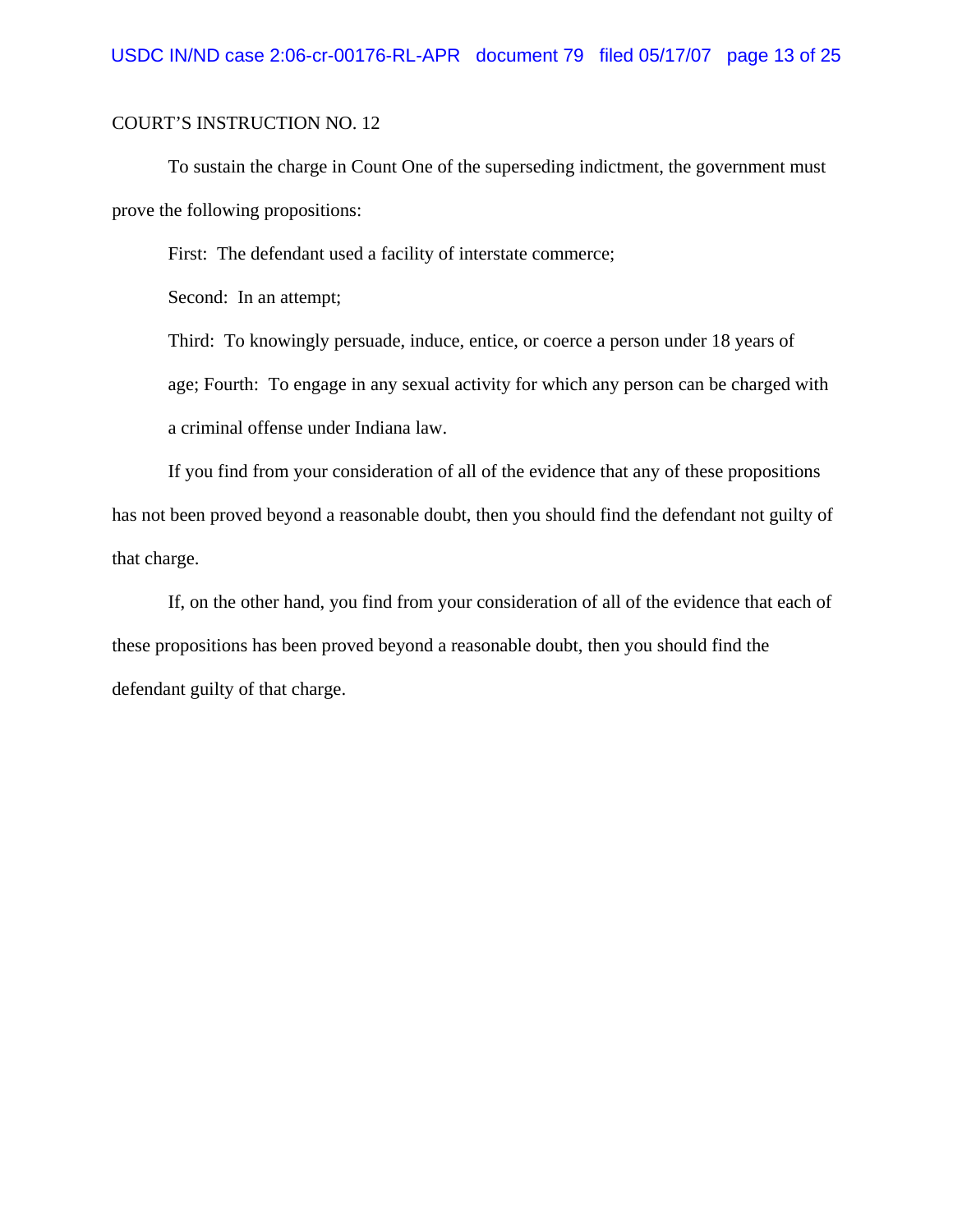When the word "knowingly" is used in these instructions, it means that the defendant realized what he was doing and was aware of the nature of his conduct, and did not act through ignorance, mistake or accident.

Knowledge may be proved by the defendant's conduct, and by all the facts and circumstances surrounding the case.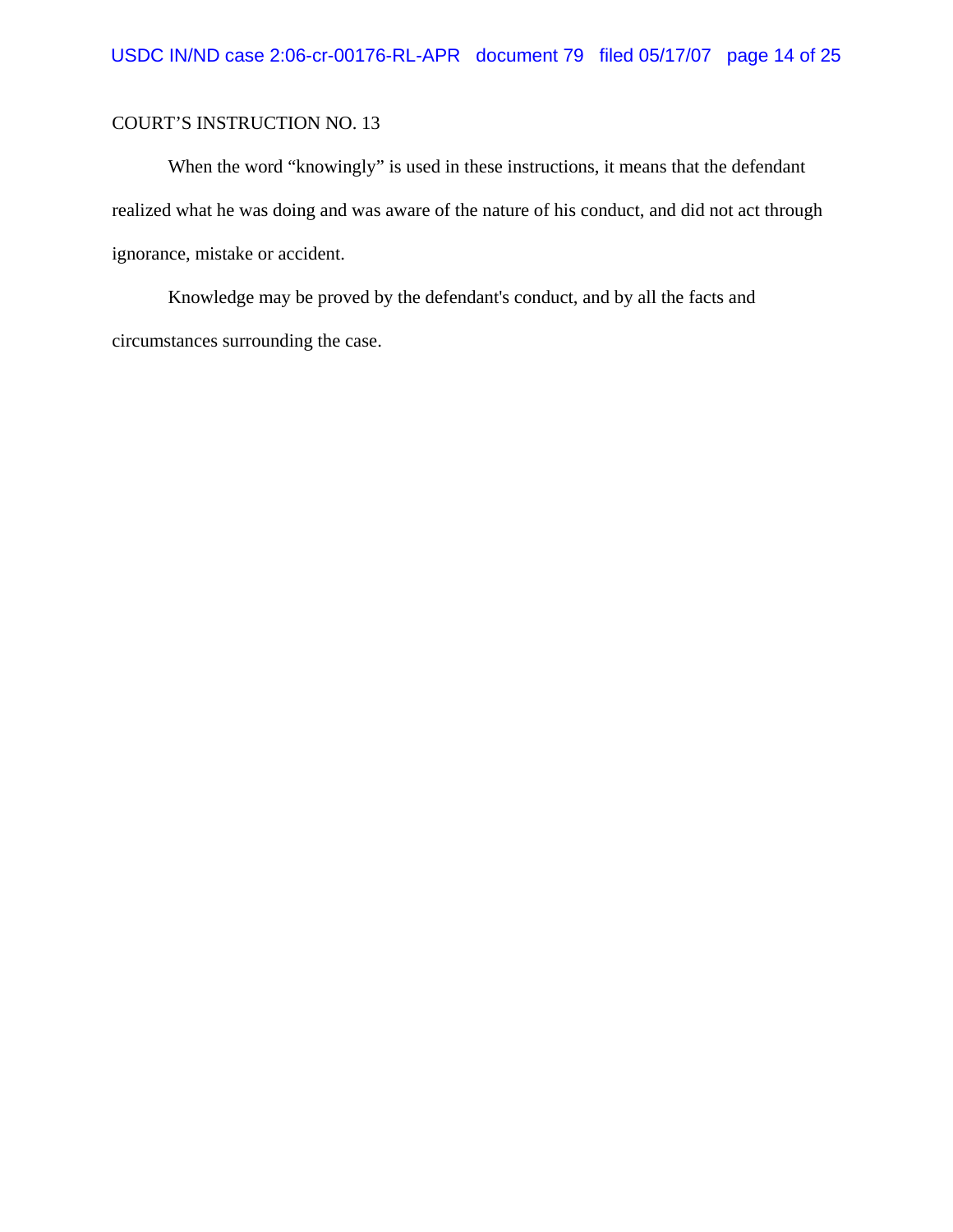As used in Title 18, United States Code, Section 2422(b), the phrase "to engage in any sexual activity for which any person can be charged with a criminal offense," means that the act or conduct attempted by the defendant must have been in violation of some state or federal law. In this case, the government has alleged that the defendant's conduct was a criminal offense under Indiana law.

Specifically, the government has alleged that the defendant's conduct constituted Child Solicitation in violation of Indiana Criminal Code IC 35-42-4-6 and Vicarious Sexual Gratification in violation of Indiana Criminal Code IC 35-42-4-5.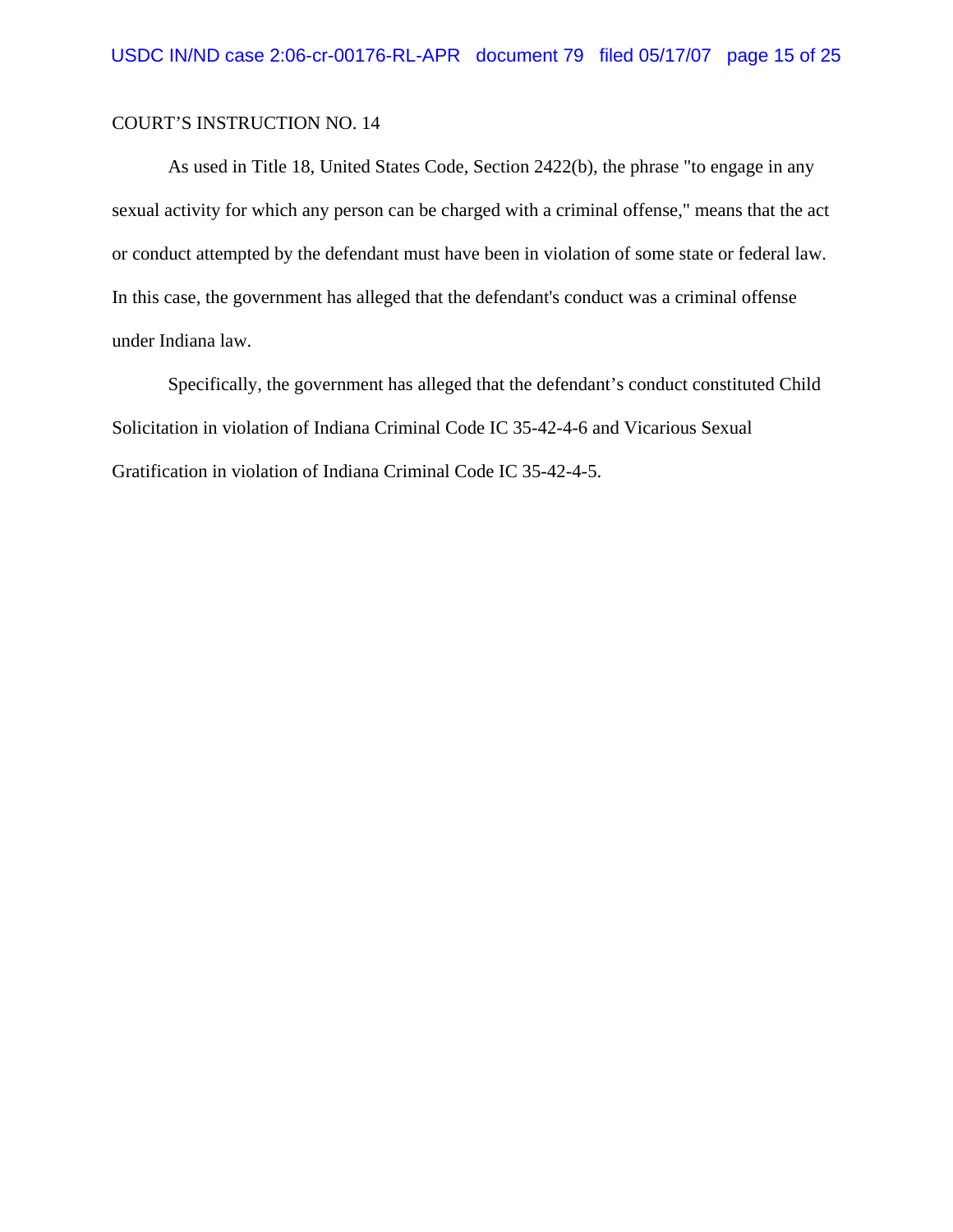Indiana Criminal Code IC 35-42-4-6, entitled "Child Solicitation," was in full force and effect during the relevant time period.

This statute states, in part, as follows:

(a) As used in this section, "solicit" means to command, authorize, urge, incite,

request, or advise an individual by using a computer network to perform an act described in subsection (b).

(b) A person eighteen (18) years of age or older who knowingly or intentionally solicits a child under fourteen (14) years of age, or an individual the person believes to be a child under fourteen (14) years of age, to engage in:

(1) sexual intercourse;

(2) deviate sexual conduct; or

(3) any fondling or touching intended to arouse or satisfy the sexual desires of either the child or the older person;

commits child solicitation.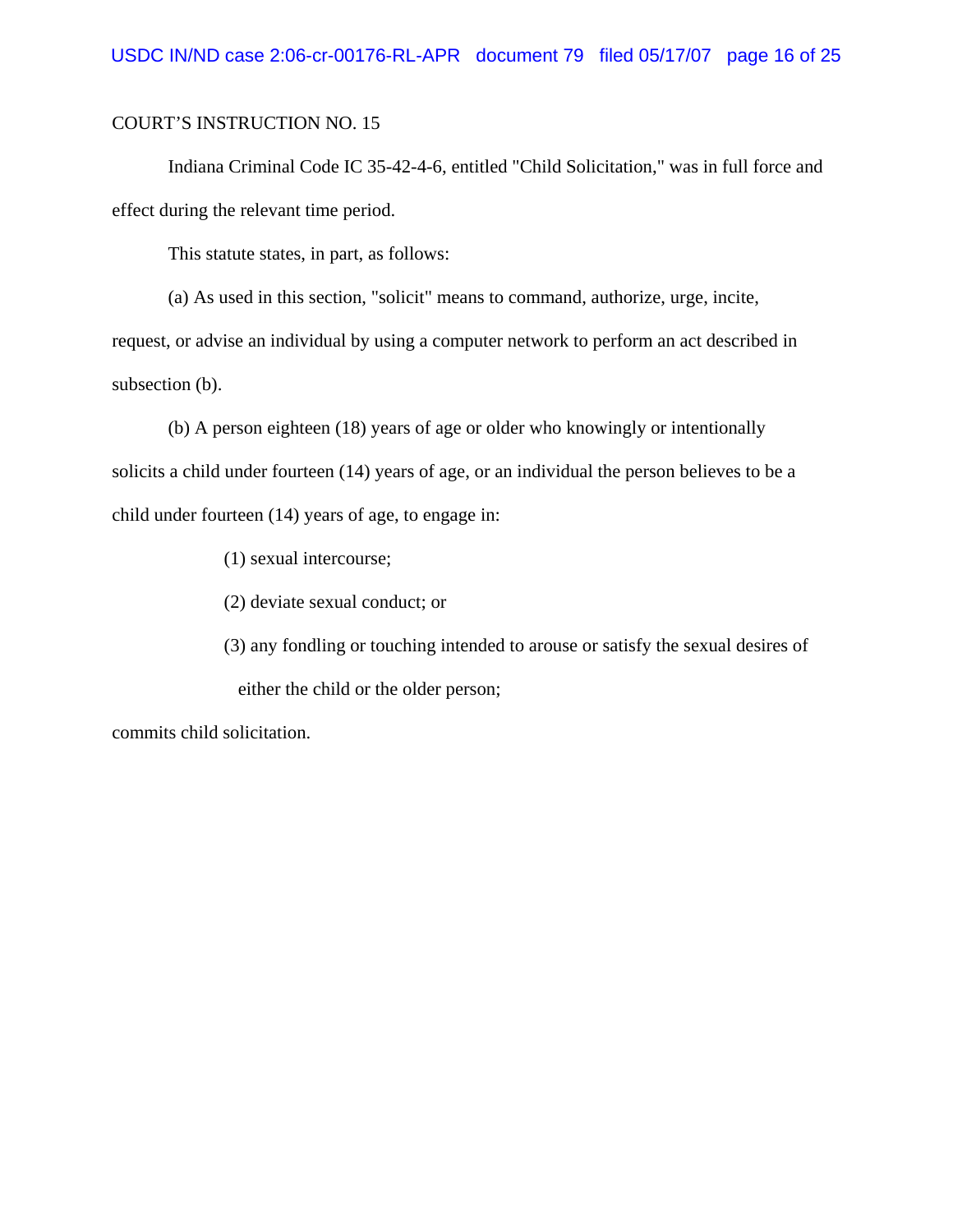Indiana Criminal Code IC 35-42-4-5, entitled "Vicarious Sexual Gratification" was in full force and effect during the relevant time period.

This statute states, in part, as follows:

(a) A person eighteen (18) years of age or older who knowingly or intentionally directs, aids, induces, or causes a child under the age of sixteen (16) to touch or fondle himself with intent to arouse or satisfy the sexual desires of a child or the older person commits vicarious sexual gratification.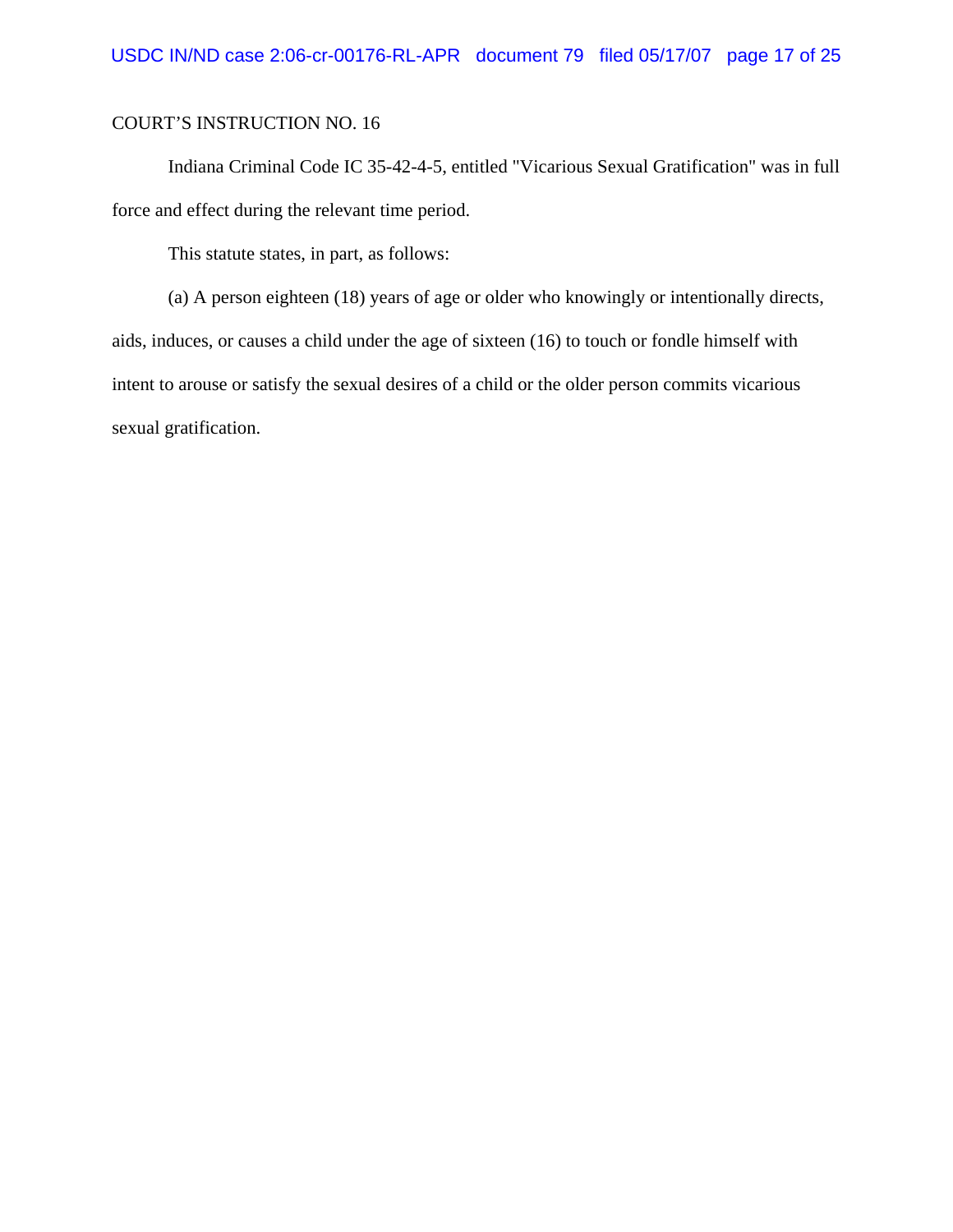To "attempt" means that the defendant knowingly took a substantial step toward the commission of the offense with the intent to commit that offense.

A "substantial step" must be something more than mere preparation, but less than the last act necessary before the actual commission of the intended crime.

It is not necessary for the government to prove that the individual was actually persuaded, induced, enticed, or coerced to engage in sexual activity. But it is necessary for the government to prove that the defendant intended to engage in some form of unlawful sexual activity with the individual and knowingly took some action that was a substantial step toward bringing about or engaging in that sexual activity.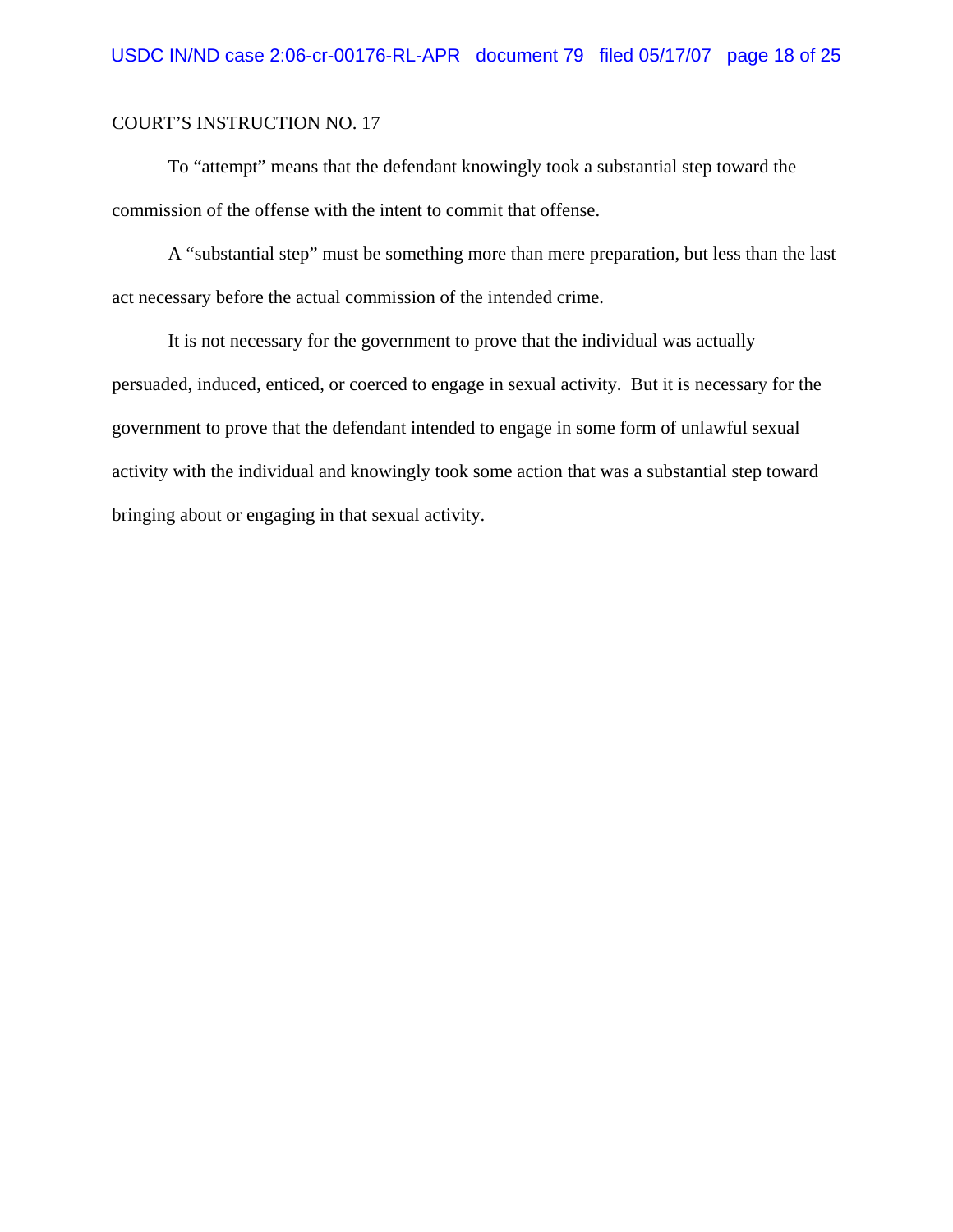The Internet is a facility of interstate commerce.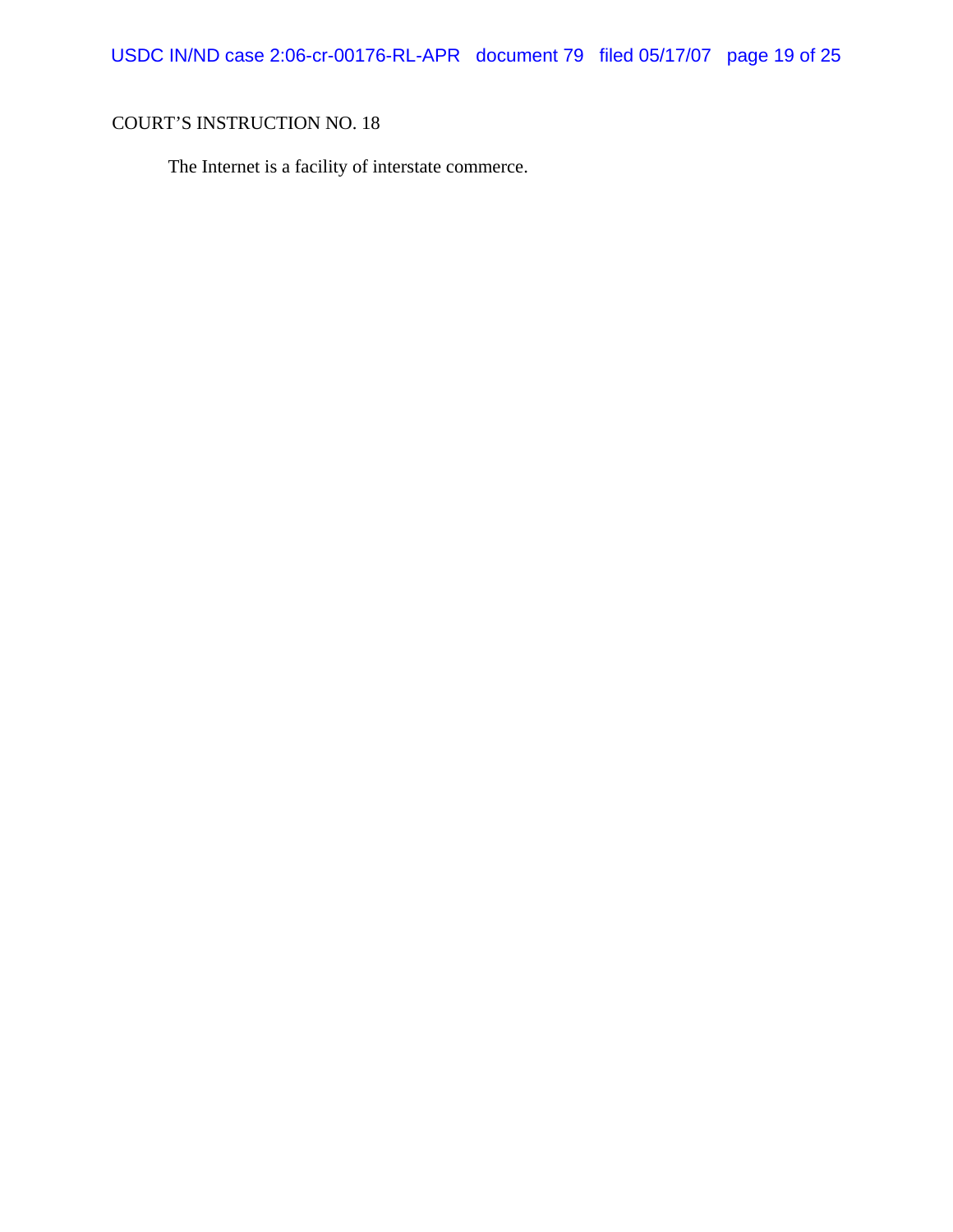It is not a defense that the person with whom the defendant communicated was not in fact an actual minor, but rather an adult posing as a minor.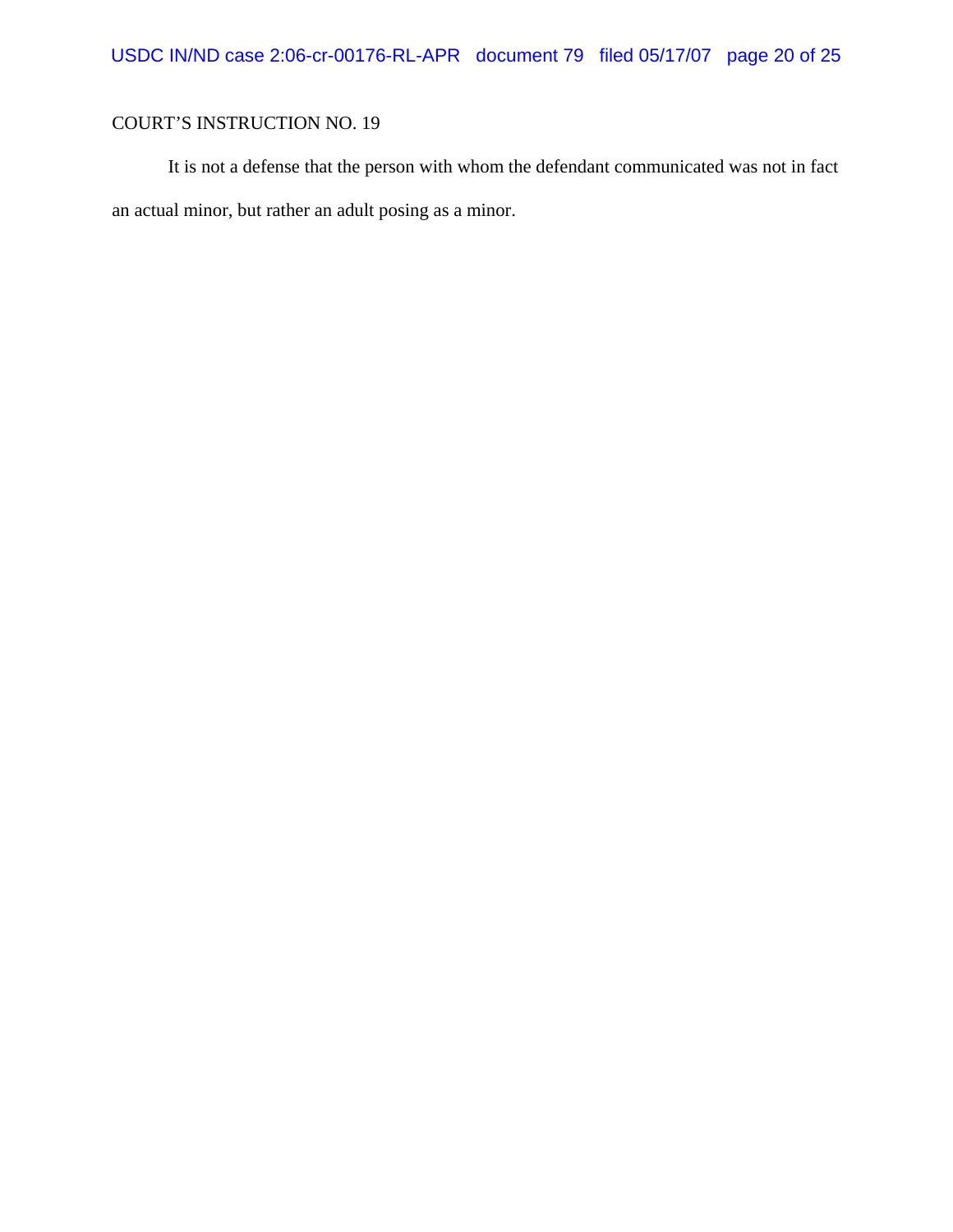Under Title 18, United States Code, § 2422(b), it is not necessary for the government to prove that the defendant traveled to meet an actual minor or an adult posing as a minor.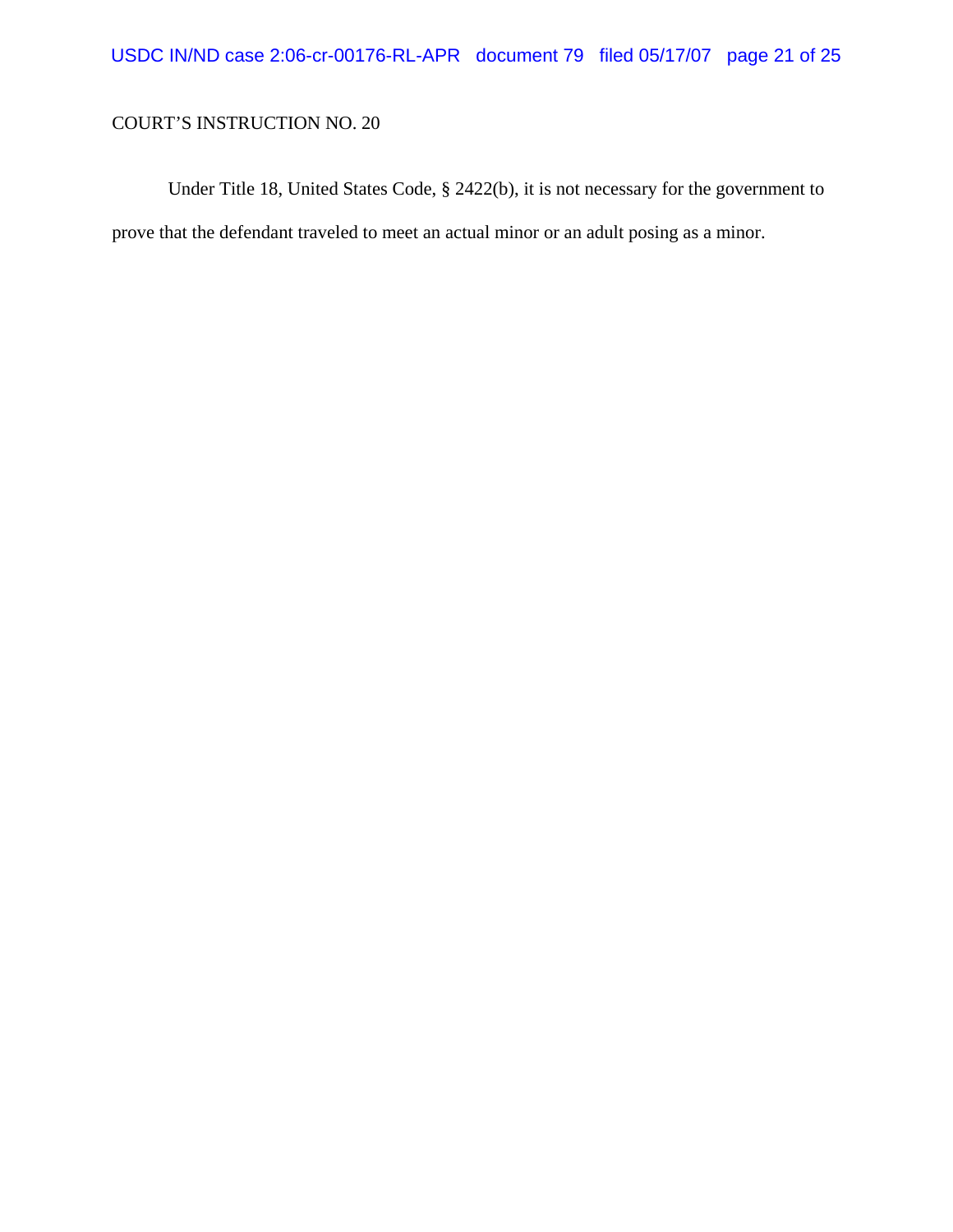The superseding indictment charges that the offense was committed "between on or about" August 11, 2006 "through on or about" August 19, 2006. The government must prove that the alleged offense happened reasonably close to the time period between those dates but is not required to prove that the alleged offense happened between those exact dates.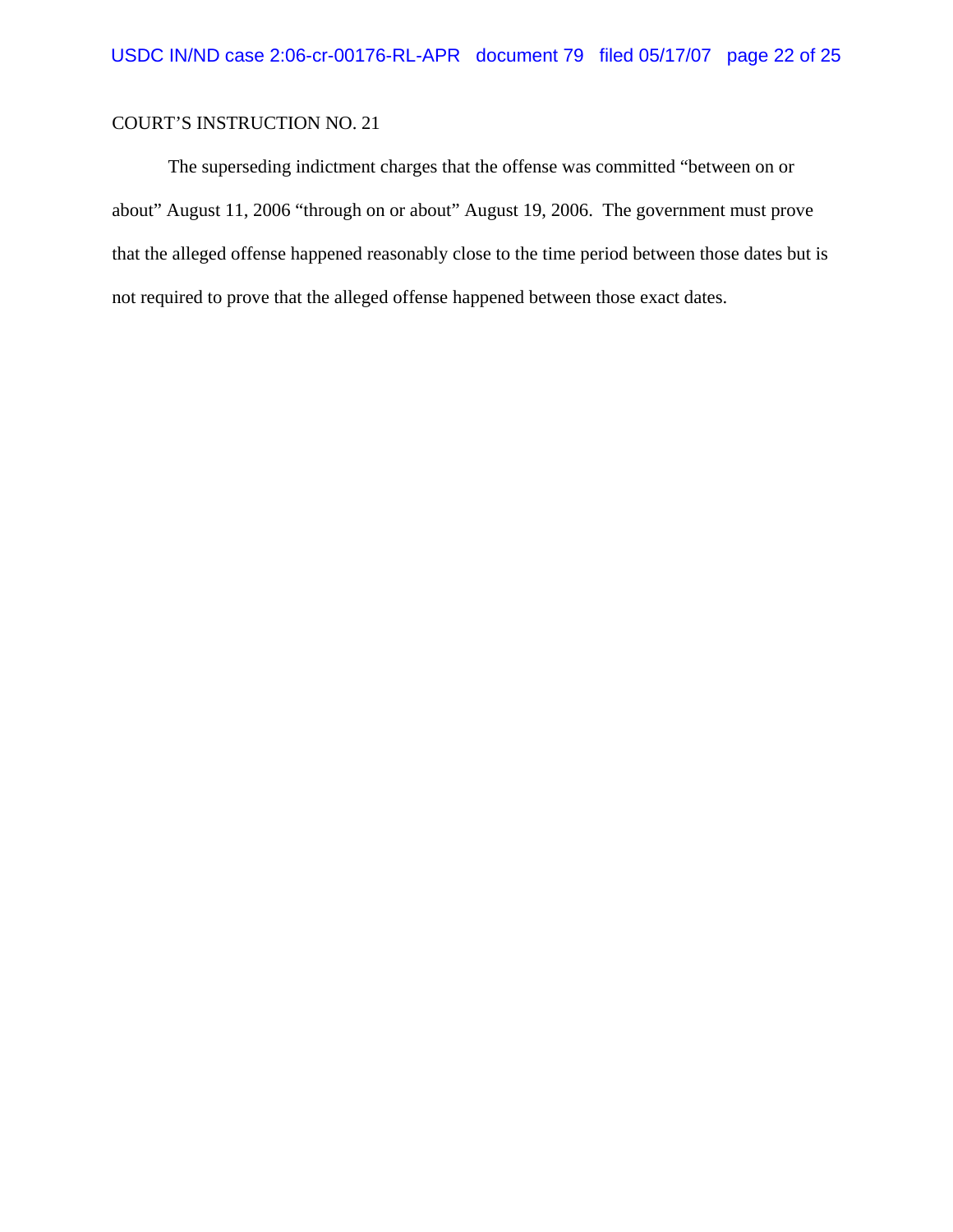Upon retiring to the jury room, select one of your number as your foreperson. The foreperson will preside over your deliberations and will be your representative here in court.

Forms of verdict have been prepared for you.

Take these forms to the jury room, and when you have reached unanimous agreement on the verdict, your foreperson will fill in and date the appropriate form, and each of you will sign it.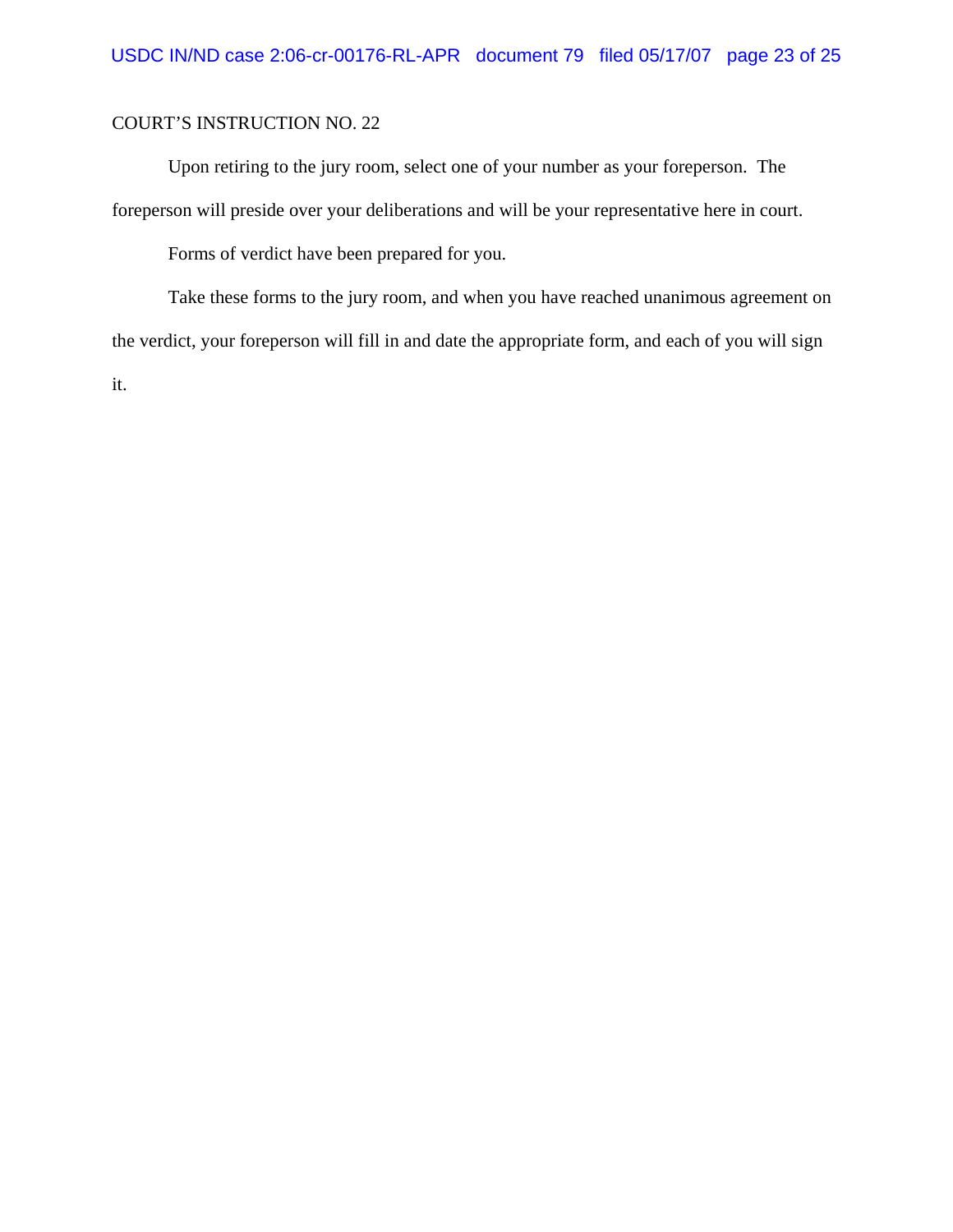I do not anticipate that you will need to communicate with me. If you do, however, the only proper way is in writing, signed by the foreperson, or if he or she is unwilling to do so, by some other juror, and given to the marshal.